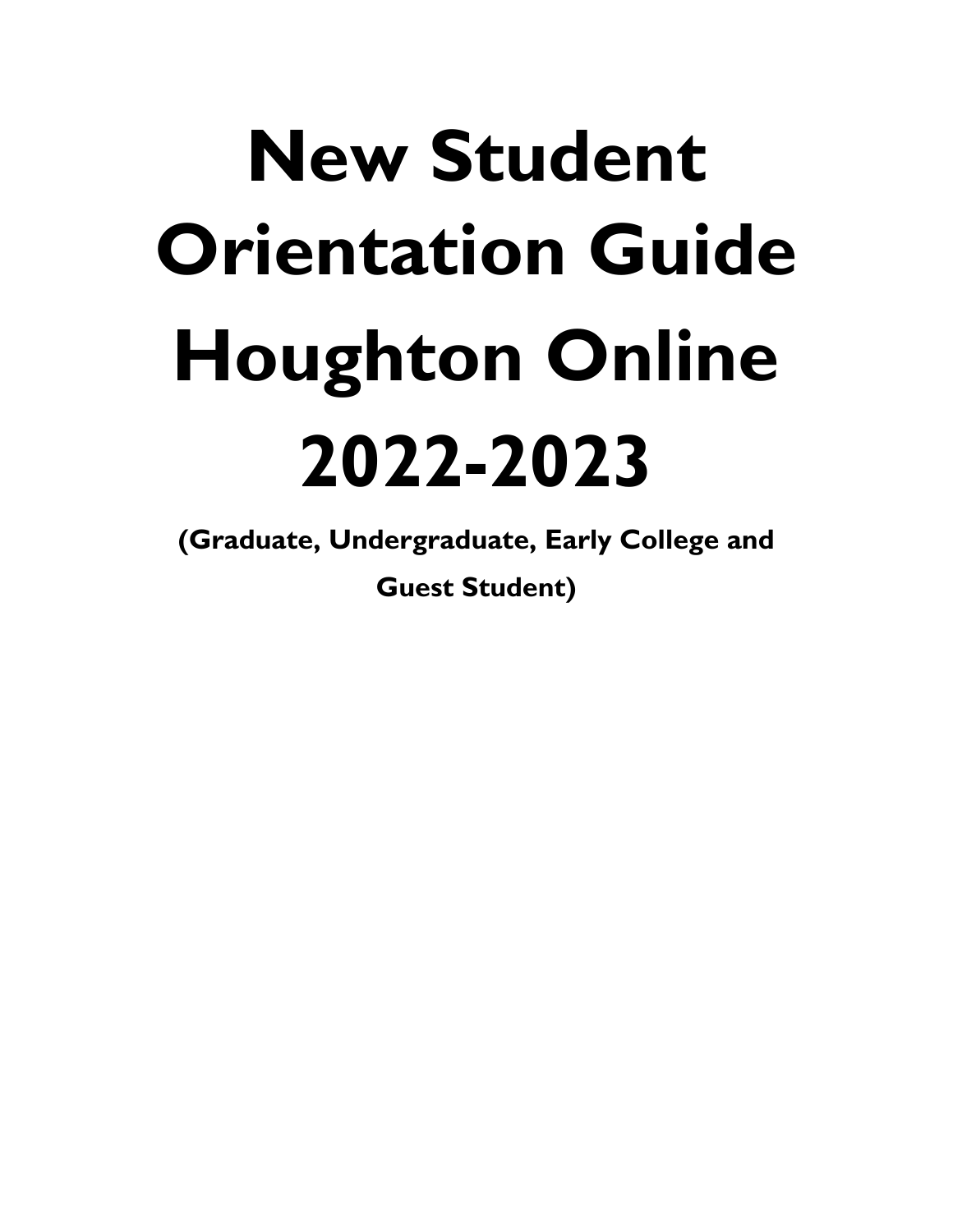# **Table of Contents**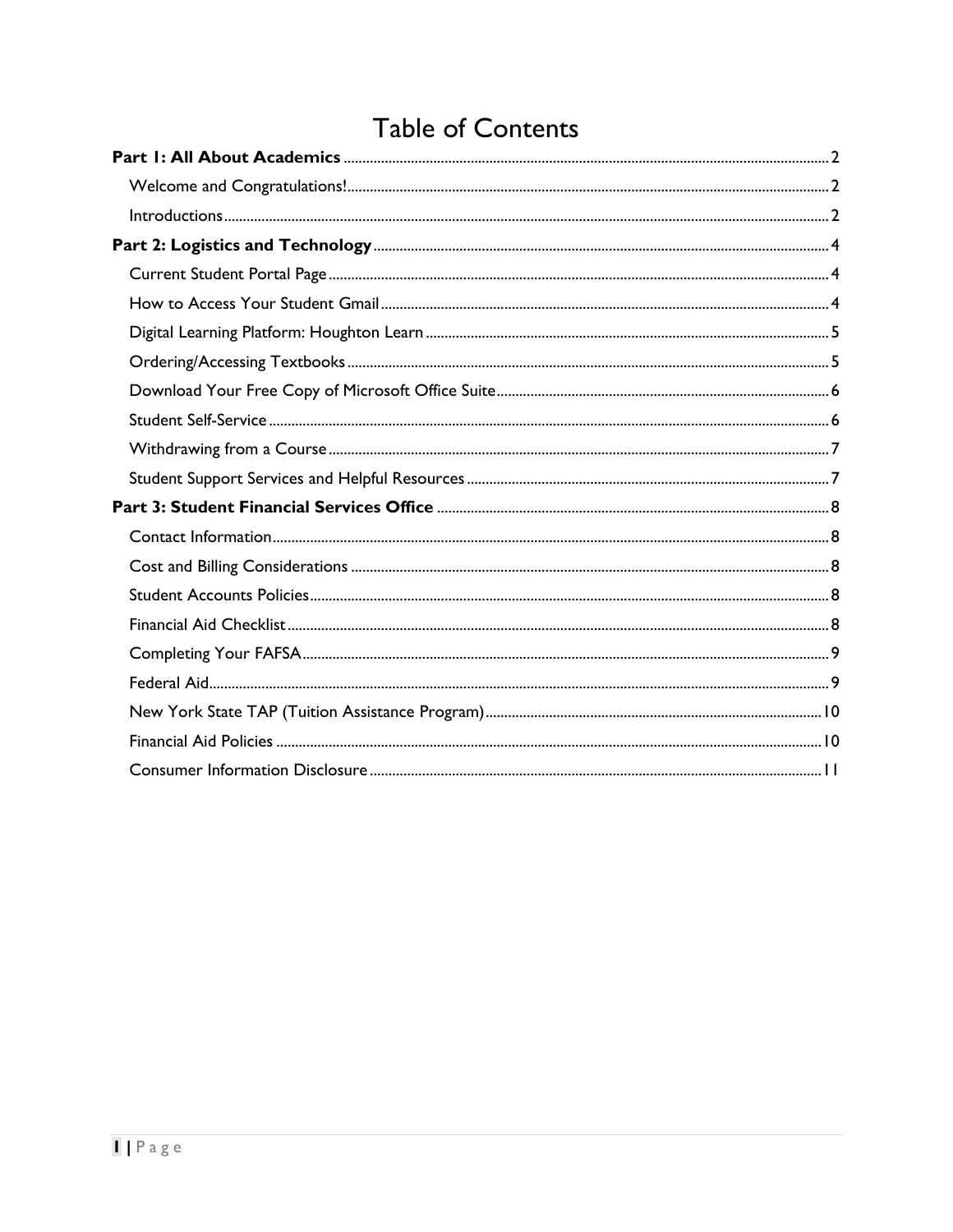# <span id="page-2-0"></span>**Part 1: All About Academics**

### <span id="page-2-1"></span>Welcome and Congratulations!

We are so glad that you have decided to join the Houghton College community! Congratulations! At Houghton, you will experience a personal environment online that will foster both academic and spiritual growth. Houghton College faculty are dedicated, experienced educators who integrate their professional backgrounds with outstanding scholarship—they are experts in their fields!

All students enrolled in a degree program at the undergraduate or graduate level are assigned an academic advisor. Please see below for advisor's contact information based on your program enrollment. Expect to hear from your academic advisor regarding your required courses and degree completion plan. Your advisor will also serve as a resource academically, spiritually, and professionally throughout your time with Houghton Online.

You will find that our faculty are extremely accessible. Most are available within less than 24 hours via email and also give their personal contact information like cell phone/home phone as well as their office hours (*both virtual and physical office hours on campus where applicable.*) They are always the first person you should connect with if you have any questions regarding a specific course. Let's get started!

#### <span id="page-2-2"></span>**Introductions**

Houghton Online has three types of advisors: enrollment, academic, and financial aid.

**Enrollment advisors** support you on the front end of your journey. They help you navigate the process of enrolling, registering, and financing the degree program that you are interested in.

Once you are enrolled, an **academic advisor** helps you navigate the process of setting up your class schedule and giving any needed academic support as you begin and continue your classes.

Your **financial aid advisor** is the person who will present you with your financial aid package, and answer all aid and billing questions throughout your academic career.

# **Director of Graduate and Online Admission**; **Graduate Enrollment Advisor**

Heather Arnold Phone: 585.567.9372 Email: [Heather.arnold@houghton.edu](mailto:Heather.arnold@houghton.edu)

Heather oversees all graduate and online recruitment, and assists graduate students in the enrollment process for the Masters of Education Literacy program and the Masters of Business Administration program. She also works to create educational partnerships with local school districts and Houghton College.

# **Assistant Director of Houghton Online; Student Success and Academic Services**

Tammy Dunmire Phone: 585.567.9355 | Call or text: 585.209.0921 Email: [Tammy.dunmire@houghton.edu](mailto:Tammy.dunmire@houghton.edu)

Tammy oversees all undergraduate academic advising and academic support for our online students.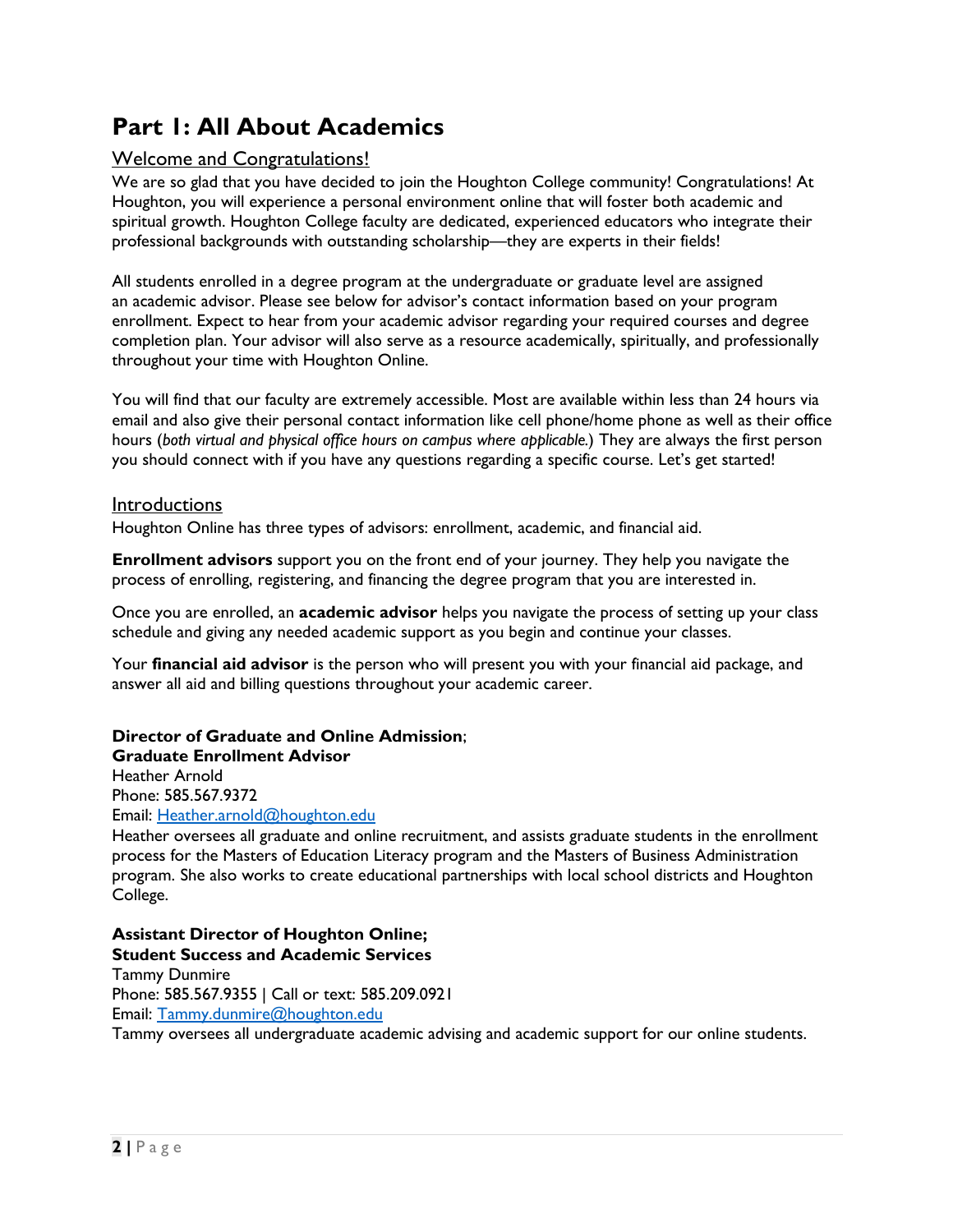#### **Graduate and Online Enrollment Advisor**

Shelley Noyes Phone: 585.567.9354 | Text: 585.207.3123 Email: [Shelley.noyes@houghton.edu](mailto:Shelley.noyes@houghton.edu) Shelley assists online undergraduate students and residential graduate music students in the enrollment process.

#### **Early College Program and Guest Student Enrollment Advisor**

Caleb Choate Phone: 585.567.9541 Email: [caleb.choate@houghton.edu](mailto:Andrew.oden@houghton.edu) Caleb assists high school juniors and seniors in the enrollment process for the Early College Program. He also is the contact person for students taking one or two courses but are not degree-seeking.

#### **Academic Advisor for M.S.Ed.**

Dr. Sunshine Sullivan, Chair, Department of Education, Assoc. Professor of Education Phone: 585.567.9685 Email: [Sunshine.Sullivan@houghton.edu](mailto:Sunshine.Sullivan@houghton.edu)

#### **Academic Advisor for MBA**

Mark Borchert, Professor of Business and Communication; Director MBA Program Phone: 585.567.9446 Email: [mark.borchert@houghton.edu](mailto:mark.borchert@houghton.edu)

#### **Financial Aid Advisor**

Kelly Sproull Phone: 585.628.1788 Email: [Kelly.sproull@houghton.edu](mailto:Kelly.sproull@houghton.edu) Kelly is the financial aid liaison to the online graduate and undergraduate programs. She walks students

through aid applications and loan utilization.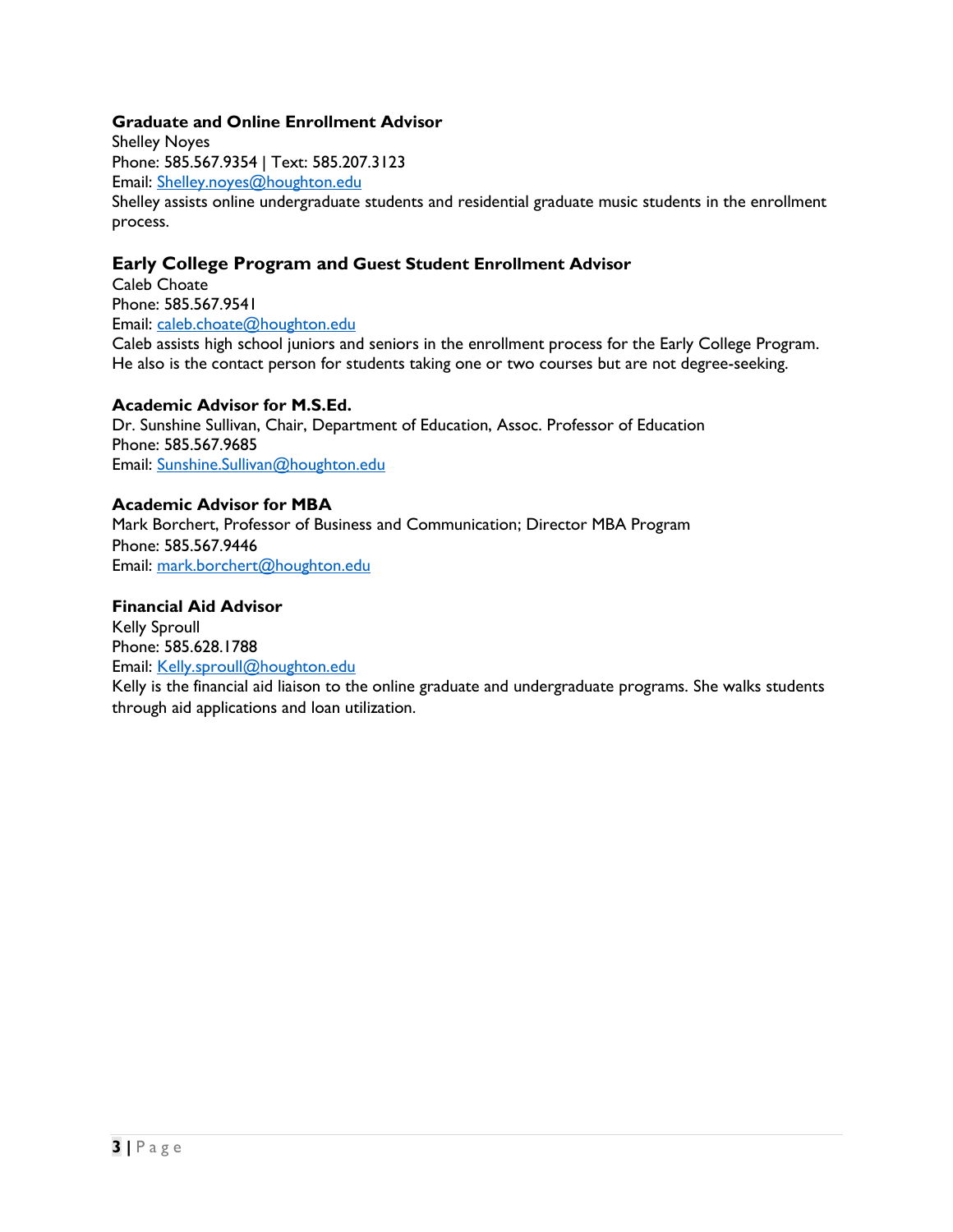# <span id="page-4-0"></span>**Part 2: Logistics and Technology**

# <span id="page-4-1"></span>[Current Student Portal Page](https://www.houghton.edu/current-students/)

You can access everything you need as an online student right from this page! We highly recommend that you BOOKMARK this page as a helpful starting point for all resources here at Houghton College including:

- Student Webmail/Gmail
- Houghton Learn (learning management system where courses are housed)
- Self- Service (view grades, transcripts and course registration information)
- Student Accounts (pay your bill and view financial aid package<sup>\*\*</sup>)

\*\*Financial aid available for students matriculated fully in an online degree program

Scroll to the bottom of the **Current Student Portal** for links and resources specific to **ONLINE STUDENTS** including: Houghton Online Academic Calendar & Important Dates, Online Course Offerings, Order Course Materials, Order Transcripts, Houghton Online Student Handbook, Student Financial Services & Account Policies. See red box around 'Online Students' at the bottom of the screenshot below.



#### <span id="page-4-2"></span>How to Access Your Student Gmail

Once enrolled, you will receive an automatic email to your personal email address prompting you to create an account. You will need to enter the special code for your graduation year (this should be your **anticipated college** grad year, not high school graduation year.)

For 2023: use 2JN. For 2024: use 7C2. For 2025: use H47. For 2026: use BYH.

Contact your advisor if you need more assistance with this.

\*Students are expected to regularly check this account since it the only one Houghton will use to communicate with the student. Bookmark for ease of use. Access Houghton student [email here.](https://accounts.google.com/signin/v2/identifier?continue=https%3A%2F%2Fmail.google.com%2Fmail%2F&service=mail&hd=houghton.edu&sacu=1&flowName=GlifWebSignIn&flowEntry=AddSession)

*\*Note: Houghton College undergraduate alumni enrolled in a graduate program will not need to create a new email account.*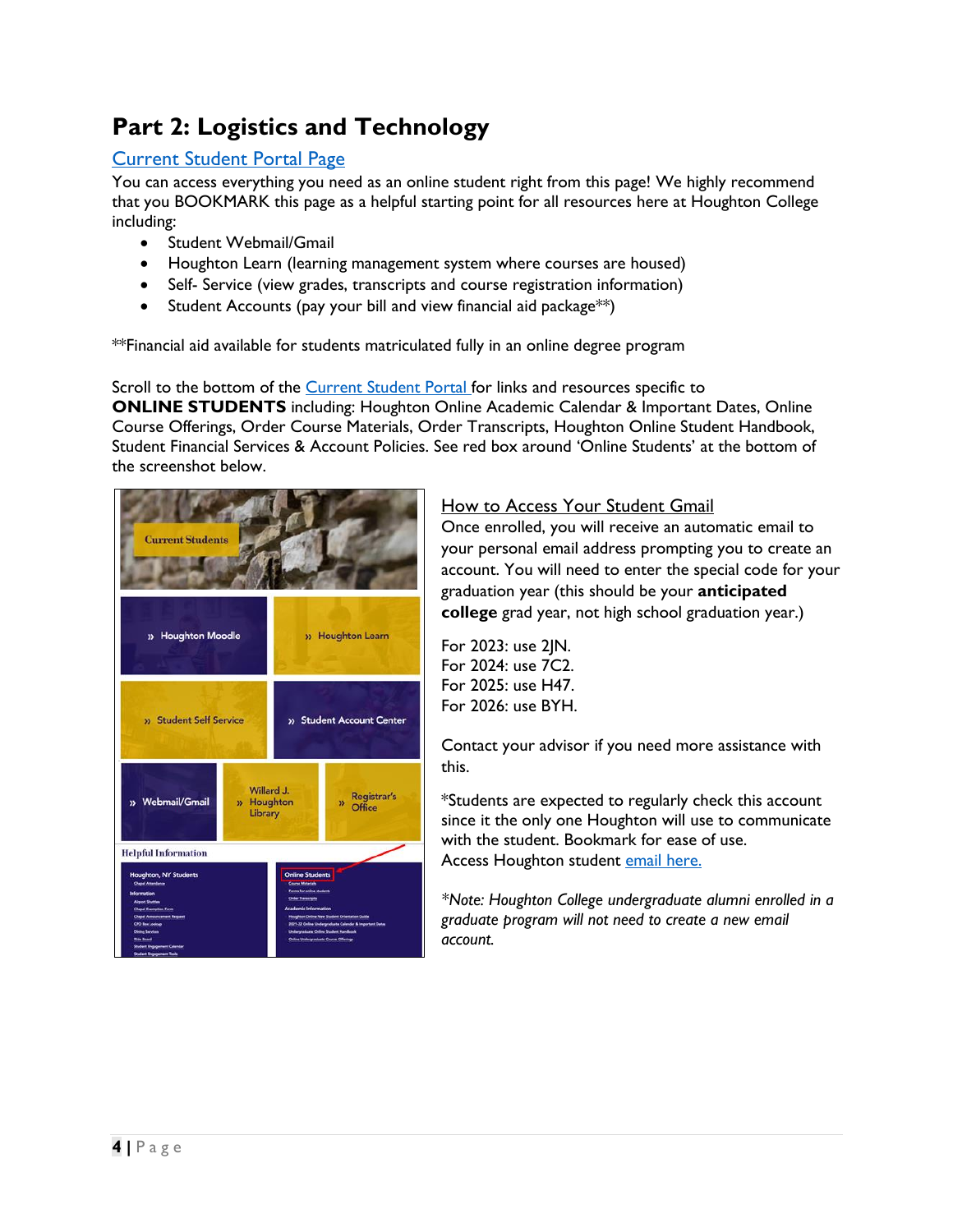# <span id="page-5-0"></span>Digital Learning Platform: Houghton Learn



Houghton Learn is our digital platform that houses all course content, assignments, tests, projects, and quizzes. For a brief overview, check out this video introduction to **Houghton Learn**.

In order to access Houghton Learn you must first create a Houghton College email account. You should have received an auto email to your personal account prompting you to create the email address. You should expect to log into Houghton Learn at least once a day during your session.

To log in to Houghton Learn, you will need to bookmark [https://houghton.campusedu.com/.](https://houghton.campusedu.com/)This link can be accessed as well by navigating to the [Current Student Portal.](https://www.houghton.edu/students/)

#### **To login to Houghton Learn, you must enter:**

<span id="page-5-1"></span>**Username:** shelley.noyes@houghton.edu *(example)* **Password:** Password you created for your email

#### Ordering/Accessing Textbooks

Houghton College has a completely [online bookstore wh](http://houghton.textbookx.com/institutional/index.php)ere you can look up and order all of the course materials you will need. Nearly all of our required textbooks for Houghton Online courses are offered as either an e-book or a hard copy. If you are enrolling just a few days before a session begins, it will be in your best interest to choose the e-book option to make sure you have immediate access to your books.

#### **Benefits of purchasing your books through our bookstore:**

- Competitive pricing and multiple ordering options from different vendors (functions like Amazon)
- Digital and used as well as new hard-copy books available
- Charge your Houghton College student account for course material fees
- Students may apply extra/available financial aid funds towards the balance due for course materials. Select the option at checkout to charge to student account.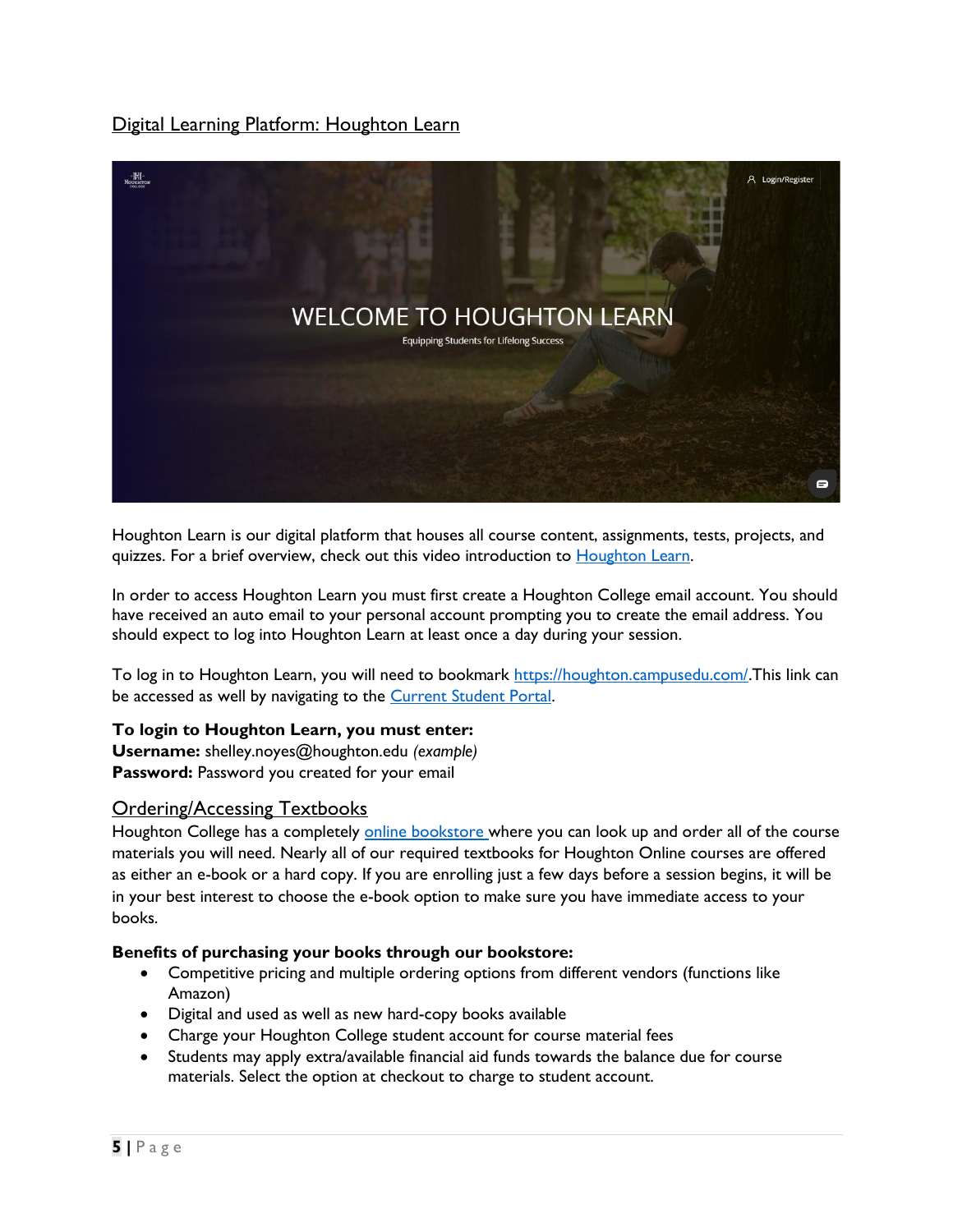#### <span id="page-6-0"></span>**[How do I order?](https://www.youtube.com/watch?v=K22klcZP6c0)**

- Log in to the [textbook site](https://houghton.textbookx.com/institutional/index.php) with your Houghton username (see screenshot)
- All upcoming courses with relevant materials are automatically loaded to your dashboard for convenience
- Multiple payment options available via our online textbook site. Simply add your required materials to your cart and proceed to check out
- Digital/eBooks are accessed by logging in to the site and navigating to your eLibrary

| ٠<br><b>FACULTY</b><br>SELL<br><b>RETURNS</b>                                                                                                                                                                                   | <b>TRACK</b><br><b>BOOK SEARCH</b><br>HELP                        | W<br>Log In G                                                                 |
|---------------------------------------------------------------------------------------------------------------------------------------------------------------------------------------------------------------------------------|-------------------------------------------------------------------|-------------------------------------------------------------------------------|
| $\frac{1}{2}$<br><b>HOUGHTON</b><br>COLLEGE                                                                                                                                                                                     | Covid-19 Advisory: Here is our current policy related to Covid-19 | ۵<br>Enter a course name or code, e.g. Accounting 101<br>Search by instructor |
| <b>Find Your Course</b><br>⋒                                                                                                                                                                                                    | Login<br>View your courses                                        |                                                                               |
| <b>View Your Course Items</b><br>Log in with your school account to view a<br>personalized page of your courses and<br>corresponding course materials, or use the 'Find'<br>Your Course' drop-down menu to search by<br>course. |                                                                   | Log in with your Houghton College Account:<br>Log In <sup>①</sup>             |
| Find Your Course (>)                                                                                                                                                                                                            |                                                                   |                                                                               |

- Click this link for [a step-by-step explainer video](https://www.youtube.com/watch?v=K22klcZP6c0) about ordering your books
- For Houghton College textbook support—please contact their customer service department [https://houghton.textbookx.com/help.](https://houghton.textbookx.com/help)

| SELL<br><b>FACULTY</b>                                                                                             | <b>RETURNS</b><br><b>TRACK</b>                         | <b>BOOK SEARCH</b>                                                                                                          | <b>HFIP</b>         |                                       | Log in $\odot$                                                                                       |                     |
|--------------------------------------------------------------------------------------------------------------------|--------------------------------------------------------|-----------------------------------------------------------------------------------------------------------------------------|---------------------|---------------------------------------|------------------------------------------------------------------------------------------------------|---------------------|
| <b>TO MITTING MAIN AVENUE</b><br>see your saved courses<br>Log in $(\triangleright)$<br><b>Find Another Course</b> | <b>COURSE</b><br>Anna Pettway<br>2 Items Save \$219.55 | Houghton College home > 2019 SPRING FULLSEM > Online > Online Programs<br>PSY111 OHS1 - INTRODUCTION TO PSYCHOLOGY (ONLINE) |                     |                                       |                                                                                                      |                     |
| <b>School Supplies</b>                                                                                             | 010)<br>by Weiten Wayne                                | <b>Psychology: Themes and Variations (Ed.</b>                                                                               |                     | by American Psychological Association | <b>Publication Manual of the American</b><br><b>Psychological Association (Ed. 6)</b>                |                     |
|                                                                                                                    |                                                        | O New<br><b>O</b> Used                                                                                                      | \$239.95<br>\$53.98 | OPTIONAL                              | O New                                                                                                | \$36.00             |
|                                                                                                                    | <b>PSYCHOLOGY</b><br>MATRE WEITER  ISTN EDITION        | O Marketplace<br>35+ other sellers<br>including Barnes & Noble,<br>Amazon.com                                               | \$39.80             | <b>Publication</b>                    | <b>Marketplace</b><br>BooksRun, PA<br>*****<br>Condition: Very Good                                  | \$22.00<br>Save 40% |
|                                                                                                                    |                                                        | <b>◎</b> eBook                                                                                                              | \$35.35             |                                       | Ship within 24hrs. Satisfaction 100%<br>guaranteed, APO/FPO addresses supported.<br>272 p. Contains: |                     |

#### Technology Requirements

The basic technology requirements for all of Houghton's online programs are as follows:

- Laptop or tablet with full keyboard that can support Windows 10
- Microsoft Office Suite\*: Word, Excel, PowerPoint
- Gmail for Houghton email account
- <span id="page-6-2"></span>• Reliable internet access (high speed preferred)

\*As a student you are eligible for a [free copy of Microsoft Office Suite.](https://www.microsoft.com/en-us/education/products/office) Simply use your Houghton College email account.

#### <span id="page-6-1"></span>Student Self-Service

If you want to access your grades, transcripts and your registration information, you will find them at [Student Self Service.](https://selfservice1.houghton.edu/PCSelfService/Home/LogIn?ReturnUrl=%2FPCSelfService%2F) Log in with your Houghton email account credentials.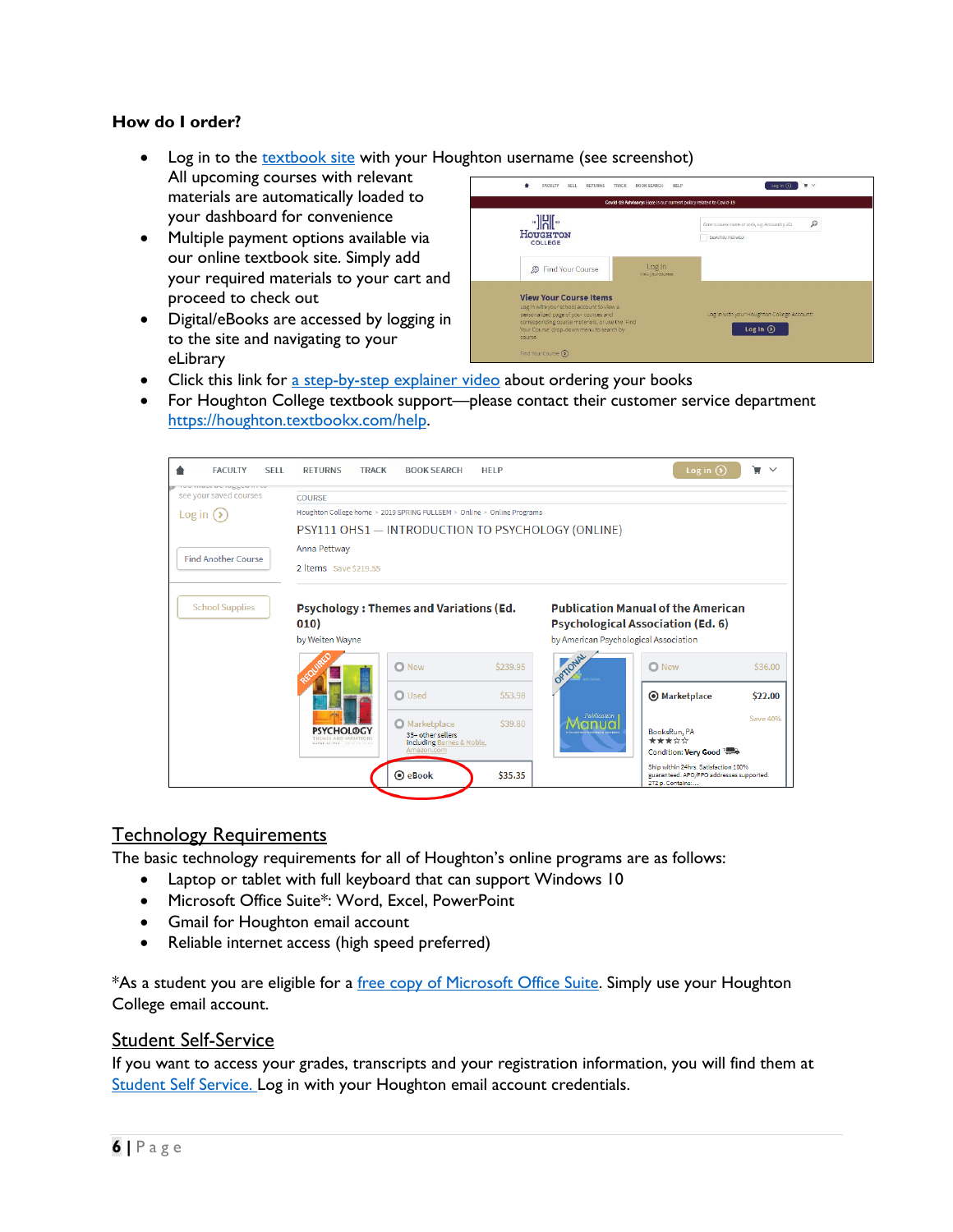# <span id="page-7-0"></span>Withdrawing from a Course

To officially withdraw from an online course, please visit the [Registrar's Forms for Students](https://www.houghton.edu/current-students/registrar/forms/) page. Select the "Course Withdrawal Form" from the list. Note that your financial aid (if applicable) may be impacted by withdrawing from a course; it is best to contact your academic advisor and/or Student Financial Services to discuss.

Refund and Policy Schedule (see chart below) - During the first two weeks of classes, you may drop a course from your schedule and receive a whole or partial refund. The refund given is based on when Houghton College receives official notification from the student. Please carefully consider your options before dropping or withdrawing from courses as this may also impact your financial aid eligibility. Contact Student Financial Services to see how your aid will be impacted. Financial aid refunds (full or partial) are highly individualized, so it is important to ensure you understand implications for federal student loan repayment and future eligibility for financial assistance.

| <b>Online Course Refund Schedule</b> | <b>Percent of Charges Refunded</b> |
|--------------------------------------|------------------------------------|
| Days I-2 (Drop/Add)                  | 100%                               |
| Days 3-7 (remainder of 1st week)     | 75%                                |
| Week 2                               | 50%                                |
| Week 3 and after                     | 0%                                 |

# **Student Support Services and Helpful Resources**

[The Center for Student Success](https://www.houghton.edu/current-students/center-for-student-success/) houses several offices dedicated to student support:

- [Academic Support and Accessibility Services](https://www.houghton.edu/current-students/center-for-student-success/academic-support-and-accessibility-services/) seeks to promote the academic success of all Houghton College students through open access to academic counseling and coaching, extensive peer-tutoring opportunities, and appropriate support for students with disabilities.
- [Office of Vocation and Calling](https://www.houghton.edu/current-students/center-for-student-success/office-of-vocation-and-calling/) supports students through an extensive list of career planning [resources.](https://www.houghton.edu/current-students/center-for-student-success/office-of-vocation-and-calling/career-planning-resources/) Counselors are available to talk with you about vocational discernment, choosing a major, career exploration, writing a resume, or finding a job/internship. [Request an appointment](https://www.houghton.edu/current-students/center-for-student-success/office-of-vocation-and-calling/request-an-appointment/) through this page.
- [The Writing Center](https://www.houghton.edu/current-students/center-for-student-success/writing-center/) Tutors available twice a week to assist online students with writing papers and documents. Contact your advisor for up-to date information on tutor availability via Zoom. You can contact the Writing Center directly by emailing: [writingcenter@houghton.edu](mailto:writingcenter@houghton.edu) (note the lack of a dot in the first half of the address.)

[The Willard J. Houghton Library](https://libguides.houghton.edu/WJHL) is available to you with research resources, thousands of scholarly articles and e-texts, and more. [This library guide](https://libguides.houghton.edu/Lib_Services_Online_Services_main) is just for online students.

For technical support, email our Help Desk at [helpdesk@houghton.edu,](mailto:helpdesk@houghton.edu) or call 585.567.9349.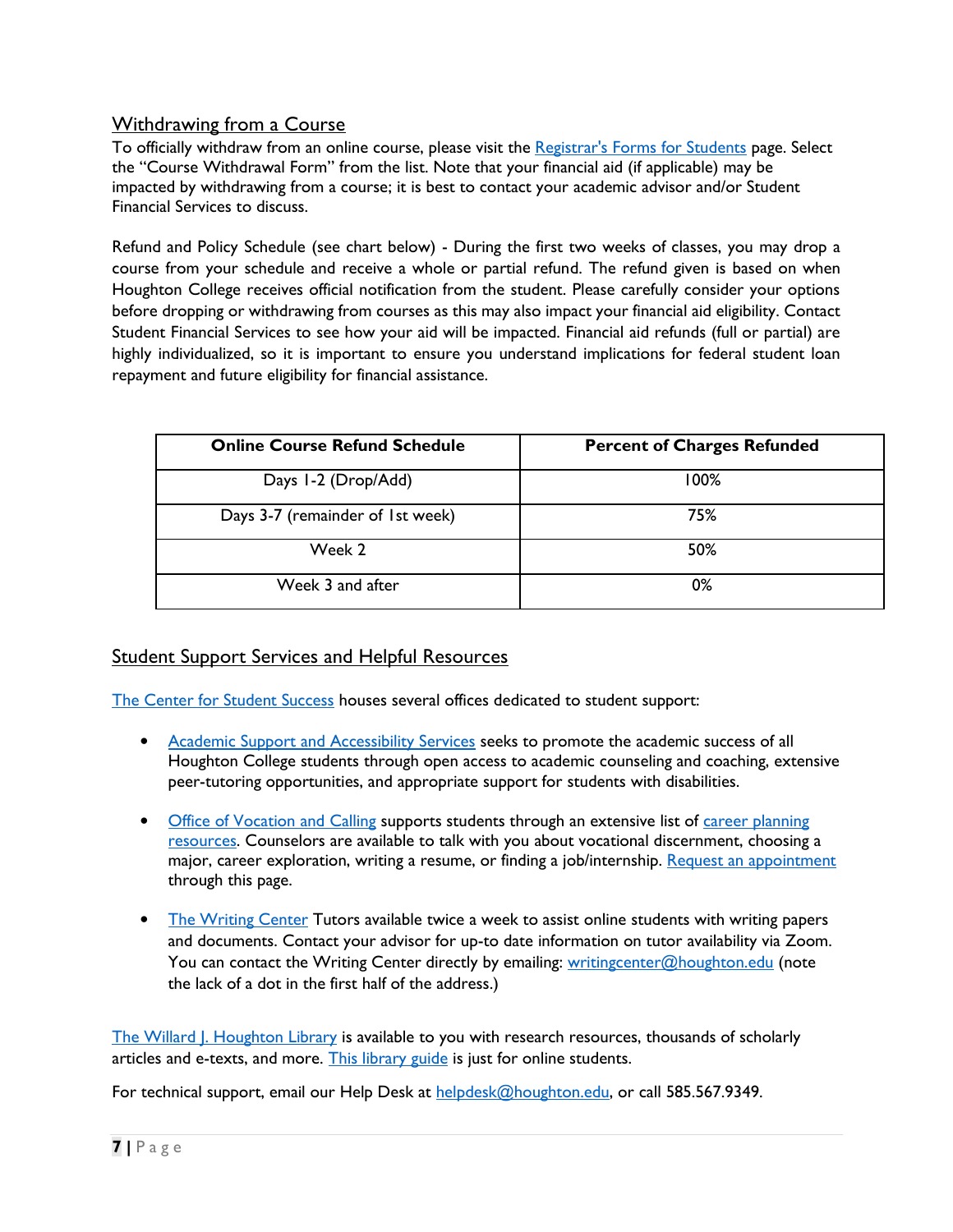# <span id="page-8-0"></span>**Part 3: Student Financial Services Office**

Note to students: all financial communication needs to go directly through the SFSO.

<span id="page-8-1"></span>Contact Information **Mailing Address:** Student Financial Services Office Houghton College One Willard Avenue Houghton, NY 14744

**Phone:** 585.567.9328 **Fax:** 585.567.9610 **Email:** sfso@houghton.edu

#### <span id="page-8-2"></span>Cost and Billing Considerations

- Undergraduate Tuition \$392 per credit hour
- High School Student Rate \$60 per credit hour
- Audit Rate \$60 per credit hour
- Graduate M.S.Ed. Tuition \$575 per credit hour
- Graduate MBA Tuition \$747 per credit hour

Bills will be sent three weeks prior to the session start date and will be due on the first day of classes. You must have funding in place, make payment in full, and/or set up a payment plan by the bill due date (funding options discussed in more detail below). Financial aid and payment options are listed under the Financial Aid Checklist.

## <span id="page-8-3"></span>Student Accounts Policies

During the first two weeks in the semester, you may drop a course from your schedule and receive a whole or partial refund. The refund given is based on when Houghton College receives official notification from the student. Please carefully consider your options before dropping or withdrawing from courses as this may also impact your financial aid eligibility.

When the Financial Aid Office at Houghton College awards federal student financial aid to a student the assumption is that the student will attend the College for the entire period (semester) for which the aid was awarded. When the student withdraws, they may no longer be eligible for the full amount of the federal student financial aid funds they were scheduled to receive.

#### <span id="page-8-4"></span>Financial Aid Checklist

- □ Complete the Federal Application for Federal Student Aid (FAFSA) at [www.fafsa.ed.gov](http://www.fafsa.ed.gov/) if you are intending to use federal aid. If you will not be using federal aid to pay your tuition, notify sfso@houghton.edu so that the FAFSA requirement may be waived
- $\Box$  Complete the New York State TAP Application at [www.hesc.ny.gov,](http://www.hesc.ny.gov/) if you are a full-time student and New York State resident
- $\Box$  Submit verification paperwork, if requested
- □ You will be notified via your Houghton College email account if you are selected for the verification process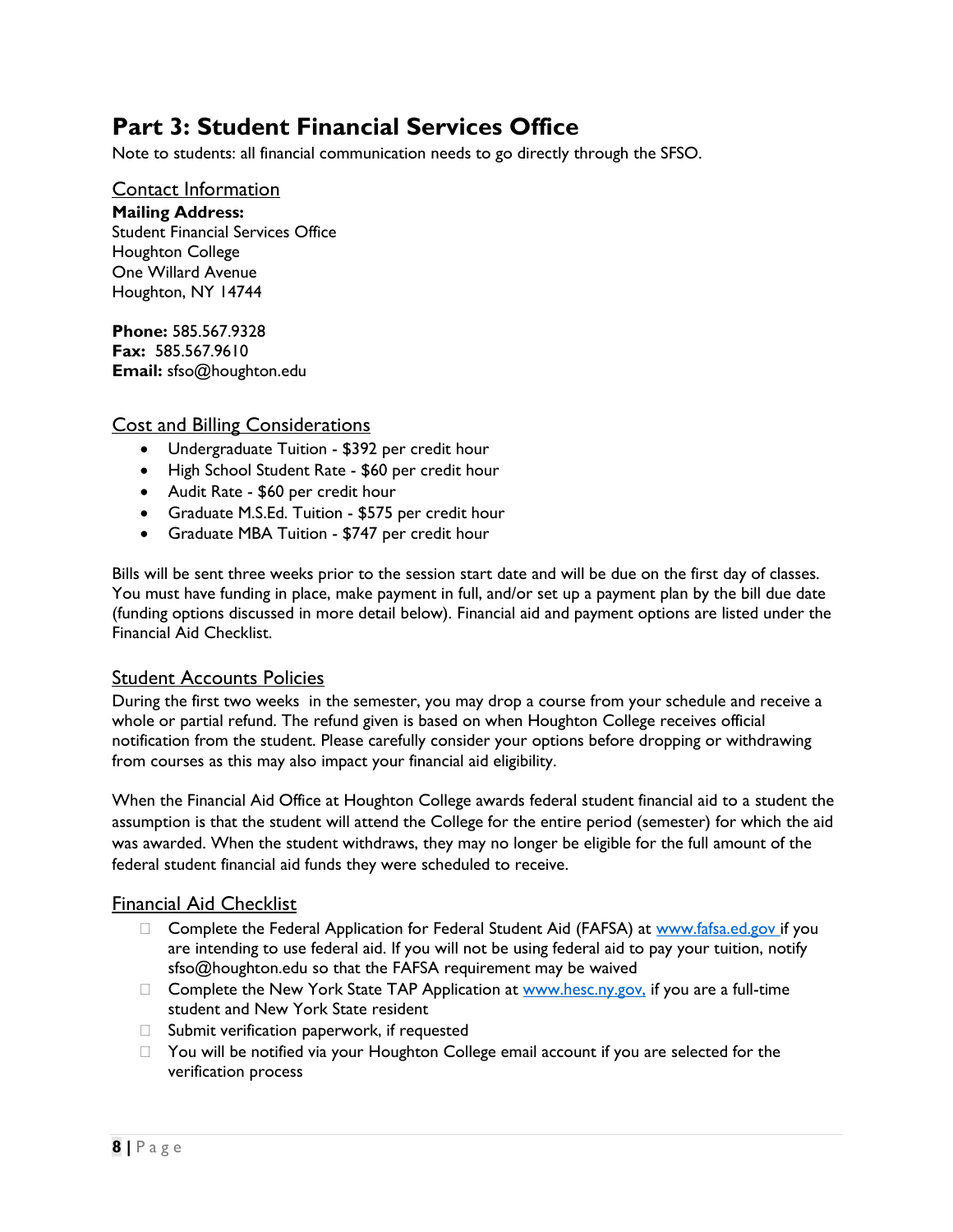- $\Box$  If this is your first semester borrowing federal loans, complete Loan Entrance Counseling & Mas[t](https://studentloans.gov/)er Promissory Note at [https://studentloans.gov](https://studentloans.gov/) (instructions below)
- **Sign the [Houghton College Billing and Financial Permissions Form](https://login.microsoftonline.com/common/oauth2/authorize?response_mode=form_post&response_type=id_token+code&scope=openid&msafed=0&nonce=9120a052-289a-46d8-a48f-47944ee43613.636777421140909257&state=https%3A%2F%2Fforms.office.com%2FPages%2FResponsePage.aspx%3Fid%3Dy8j2enjqvUK8gDNFI4u59MWAUFBznetHo5Us1hHR1AFUN0pPQUs4Q1JVTkNOTk80Qk81WDkwUEpTVC4u&client_id=c9a559d2-7aab-4f13-a6ed-e7e9c52aec87&redirect_uri=https:%2f%2fforms.office.com%2fauth%2fsignin)**
- □ Log in to your Student Account Center at [https://paymybill.houghton.edu](https://paymybill.houghton.edu/) with your Houghton credentials
- Add additional authorized users to Student Account Center (optional)
- $\Box$  Real-time account activity along with your billing statement is available through the SAC and should be checked regularly
- $\Box$  Pay balance in full prior to the first day of classes:
	- o Checks or money orders should be made payable to Houghton College and mailed to: Student Financial Services Office Houghton College One Willard Avenue Houghton, NY 14744
- $\Box$  Online payments from a US bank account (no fee) or credit card (processing fee applies):
	- $\circ$  Log into Student Account Center at [https://paymybill.houghton.edu](https://paymybill.houghton.edu/) to view account, make a payment, or set up a payment plan (a \$40.00 flat fee applies for semester payment plans
- $\Box$  International payments Canadian & International students may use **Flywire** (to pay with international currencies.
- $\Box$  Private loan to be completed by student and co-signer, if needed
	- o Visit preferred lender list at [www.Houghton.edu/PreferredLenders](http://www.houghton.edu/PreferredLenders) [a](http://www.houghton.edu/PreferredLenders)nd follow application instructions listed there
	- o If the lender you would like is not listed, please advise the Student Financial Services Office on how to process your loan
- $\Box$  Submit appropriate documentation for anything unique to your situation
	- o Certificate of Eligibility for **Veteran's Benefits**
	- o **Outside scholarship** award letters

#### <span id="page-9-0"></span>Completing your FAFSA

To be completed by Students who are applying for federal aid:

- Go to www.fafsa.gov and sign in with your FSA ID (if you do not have one, you may create one at [https://fsaid.ed.gov/\)](https://fsaid.ed.gov/)
- Complete the FAFSA and be sure to list Houghton's school code (002734).
- If possible, transfer your tax information directly from the IRS into the FAFSA.
- Sign and submit the FAFSA

## <span id="page-9-1"></span>Federal Aid

#### **Federal grants**

- Pell Grant a need-based grant for undergraduate students enrolled in a minimum of 3 credits per semester
- TEACH Grant only available to M.S.Ed graduate students. Eligibility requirements and application may be found here: https://studentaid.ed.gov/sa/types/grantsscholarships/teach.

#### **Federal direct loans**

- Subsidized loan a need-based student loan with no interest while in school for undergraduate students enrolled in a minimum of 6 credits per semester
- Unsubsidized loan a non-need-based student loan for undergraduate AND graduate students enrolled in a minimum of 6 credits per semester; interest begins accruing upon disbursement.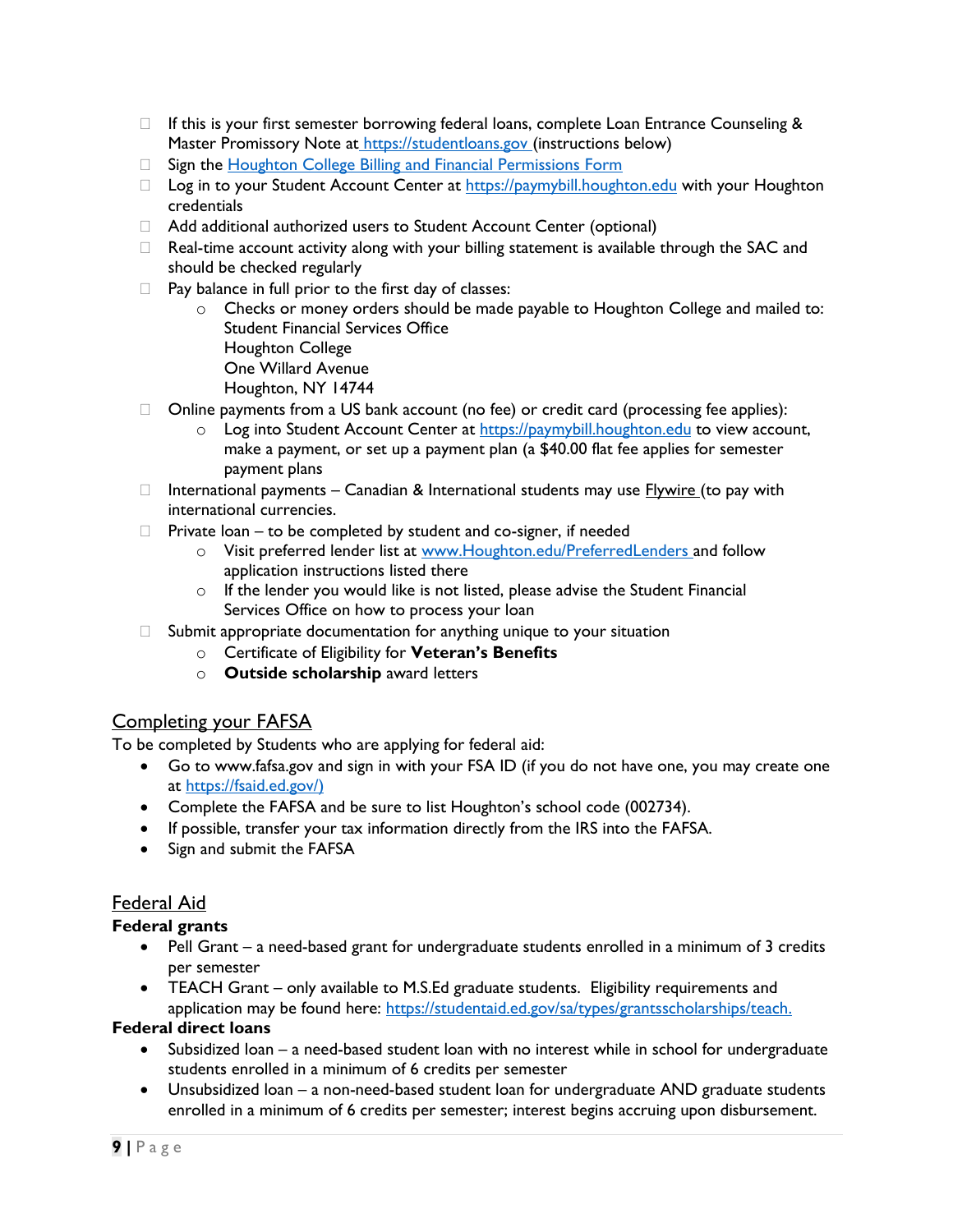Most students are eligible for the Federal Unsubsidized Direct Loan, regardless of income. iii. Parent PLUS Loan – parents of dependent undergraduate students may apply at [https://studentloans.gov](https://studentloans.gov/)

• Graduate/Professional PLUS Loan – graduate students may apply at [https://studentloans.gov](https://studentloans.gov/)

### **If you have qualified for and are accepting Federal Direct Subsidized/Unsubsidized Loan funding for the first time, the following steps must be completed:**

#### **Direct Loan Entrance Counseling**

- Go to [https://studentloans.gov](https://studentloans.gov/) and select "Log In." You will do this with your FSA ID
- Select "Complete Counseling"
- Choose "Entrance Counseling"
- Complete all five sections. If you have any questions, you may call 800.557.7394

#### **Direct Loan Master Promissory Note (MPN)** (also found at [https://studentloans.gov](https://studentloans.gov/), see above):

- After signing in with your FSA ID, select "complete MPN"
- For the type of direct loan you would like to receive, select "Subsidized/Unsubsidized"
- You will need names and addresses of two references
- After you have completed the process, we suggest that you review the signed MPN and save or print a copy for your personal records

# <span id="page-10-0"></span>New York State TAP (Tuition Assistance Program)

To be completed by New York State residents who are applying for state aid

- Go to [www.hesc.ny.gov](http://www.hesc.ny.gov/) and complete a TAP (Tuition Assistance Program) Application, using your New York State taxes and the HESC school code 0305
- TAP is a need-based grant for eligible students enrolled in a minimum of 12 credits per semester (typically for undergraduate students only)

## <span id="page-10-1"></span>Financial Aid Policies

- Frequency: federal student loans may only be awarded for two semesters per academic year. The Pell Grant may be received year-round.
- Document submissions: If a student is applying for financial aid, all applicable documentation must be submitted for processing prior to the start of classes. If this documentation is not received by the end of the first week of classes, the student will be required to pay for classes by check or online payment, or be administratively withdrawn. If this occurs, the student will still be liable for the cost of the course.
- Financial authorization: All students are required to sign the [Billing and Permissions Form](https://admission.houghton.edu/register/financialpermissions) prior to your first day of classes. Students must use their Houghton college email account and password to complete the form. The consent form explains that bills are sent electronically and outlines the ramifications of unpaid student account balances. Title IX and other federal/state aid is not applicable for high school program. Please read this document and keep a copy for your records. If you have questions, contact the Student Financial Services Office.